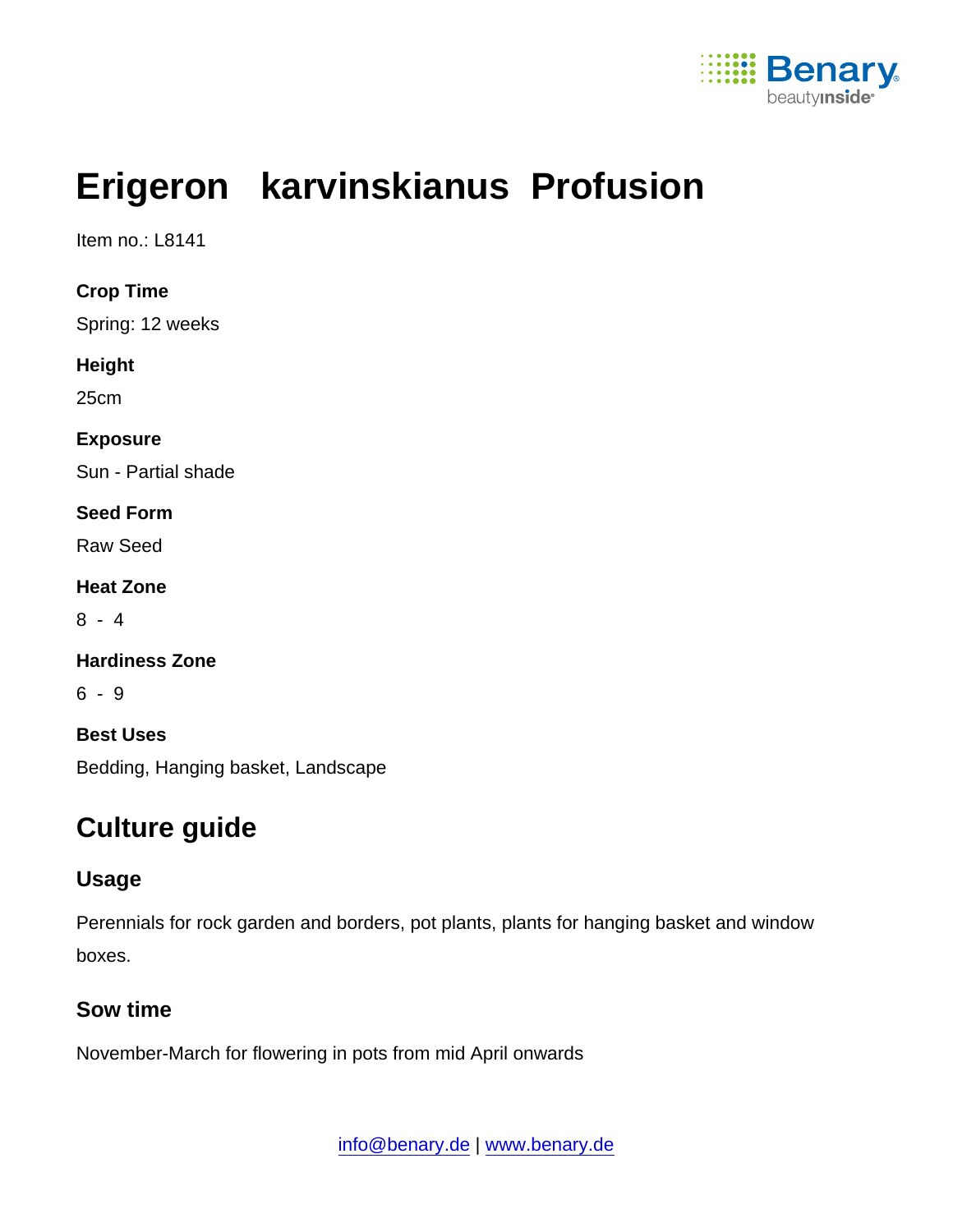

# Sowing method

5-6 seeds per plug, can be sown directly into final pot

## **Germination**

7 days at 60-65 °F (15-18 °C), needs light to germinate, do not cover seeds.

#### Growing on

Grown on at 60-65 °F (15-18 °C)

#### **Media**

Use a well-drained, growing substrate with 15-30 % clay, 0-20 % parts (e.g. perlite, coconut fibres), 1-1,5 kg/m<sup>3</sup> complete balanced fertilizer, 1-3 kg/m<sup>3</sup> slow release fertilizer (3-6 months), iron-chelate, micronutrients, pH: 5.8-6.5. For hanging basket production the application of a slow release fertilizer is recommended.

### **Temperature**

Grow at 10-15 °C. Two weeks after at transplantation the temperature should be decreased to 5- 10 °C for 6-8 weeks. This promotes a compact plant growth and full flowering. Afterwards increase the temperature to 12-15 °C again. E. karvinskianus does tolerate not frost, but hardened plants does tolerate temperatures down to -4 °C.

Stage I Starts with the radicle breaking through the testa. The roots are touching the medium. Ends with fully developed cotyledons.

Stage II Starts from fully developed cotyledons. Ends with the fully developed true leaf or true leaf pair.

Stage III Starts from the fully developed true leaf or true leaf pair and ends with 80% of the young plants being marketable.

Stage IV All young plants are ready for sale and in the process of being hardened off. This stage lasts about 7 days.